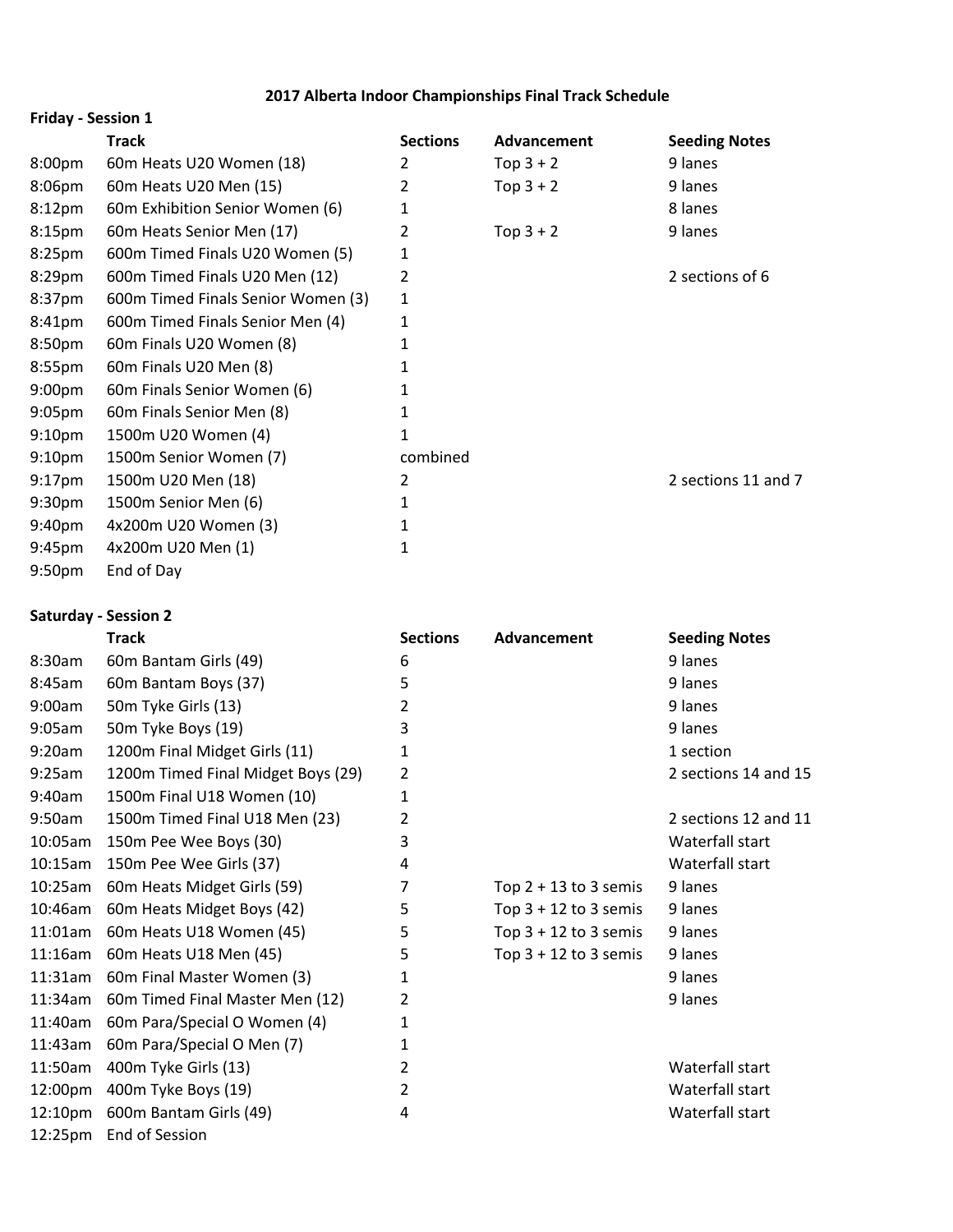### **2017 Alberta Indoor Championships Final Track Schedule**

|                    | <b>Saturday - Session 3</b>        |                 |             |                      |
|--------------------|------------------------------------|-----------------|-------------|----------------------|
|                    | <b>Track</b>                       | <b>Sections</b> | Advancement | <b>Seeding Notes</b> |
| 1:10 <sub>pm</sub> | 600m Bantam Boys (37)              | 3               |             | Waterfall start      |
| 1:25 <sub>pm</sub> | 600m U18 Women (23)                | 4               |             | 7 lanes              |
| 1:40 <sub>pm</sub> | 600m U18 Men (22)                  | 4               |             | 7 lanes              |
| $1:55$ pm          | 600m Master Women (2)              | 1               |             | 7 lanes              |
| $1:55$ pm          | 600m Master Men (2)                | Combined        |             | 7 lanes              |
| 2:10 <sub>pm</sub> | 60m H Exhibition U20 Women (4)     | 1               |             |                      |
| 2:15 <sub>pm</sub> | 60m H Exhibition U20 Men (4)       | 1               |             |                      |
| 2:20 <sub>pm</sub> | 60m H Exhibition Senior Men (5)    | 1               |             |                      |
| 2:30 <sub>pm</sub> | 200m Para/Special O Women (4)      | 1               |             |                      |
| 2:35 <sub>pm</sub> | 200m Para/Special O Men (8)        | 2               |             | 1 Section of each    |
| 2:45 <sub>pm</sub> | 3000m Race Walk Master Women (3)   | 1               |             |                      |
| 3:05 <sub>pm</sub> | 3000m Race Walk Sr/Mas Men (1+4)   | 1               |             |                      |
| 3:35 <sub>pm</sub> | 60m H Final Mas Women/Men (1+2)    | 1               |             |                      |
| 3:42 <sub>pm</sub> | 60m H Final U20 Women (4)          | 1               |             |                      |
| 3:50 <sub>pm</sub> | 60m H Final U20 Men (4)            | 1               |             |                      |
| 3:55 <sub>pm</sub> | 60m H Final Senior Men (5)         | 1               |             |                      |
| 4:10 <sub>pm</sub> | 3000m Timed Final Senior Women (4) | 1               |             |                      |
| 4:30 <sub>pm</sub> | 3000m Timed Final U20 Men (8)      | 1               |             |                      |
| 4:45 <sub>pm</sub> | 3000m Timed Final Senoir Men (7)   | 1               |             |                      |
| 5:00pm             | <b>End Of Session</b>              |                 |             |                      |

## **Saturday - Session 4**

|                    | <b>Track</b>                   | <b>Sections</b> | Advancement        | <b>Seeding Notes</b>      |
|--------------------|--------------------------------|-----------------|--------------------|---------------------------|
| 6:00pm             | 300m Heats U20 Women (19)      | 4               | Top $1 + 4$ to A/B | lanes 3-7                 |
| 6:15 <sub>pm</sub> | 300m Heats U20 Men (18)        | 4               | Top $1 + 4$ to A/B | lanes 3-7                 |
| 6:30pm             | 300m Heats Senior Men (14)     | 3               | Top $1 + 5$ to A/B | lanes 3-7                 |
| 6:45pm             | 60m Semis Midget Girls (27)    | 3               | Top $2 + 3$        | 9 lanes                   |
| 6:55pm             | 60m Semis Midget Boys (27)     | 3               | Top $2 + 3$        | 9 lanes                   |
| 7:05pm             | 60m Semis U18 Women (27)       | 3               | Top $2 + 3$        | 9 lanes                   |
| 7:15 <sub>pm</sub> | 60m Semis U18 Men (27)         | 3               | Top $2 + 3$        | 9 lanes                   |
| $7:25$ pm          | 1000m U20 Women (6)            | 1               |                    |                           |
| $7:25$ pm          | 1000m Senior Women (4)         | Combined        |                    |                           |
| $7:33$ pm          | 1000m U20 Men (15)             | 1               |                    | 2 boxes 2/3 and 1/3 split |
| 7:40pm             | 1000m Senior Men (4)           | 1               |                    |                           |
| 7:50pm             | 60m Final Midget Girls (9)     | 1               |                    |                           |
| 7:53 <sub>pm</sub> | 60m Final Midget Men (9)       | 1               |                    |                           |
| 7:56pm             | 60m Final U18 Women (9)        | 1               |                    |                           |
| 7:59pm             | 60m Final U18 Men (9)          | 1               |                    |                           |
| 8:05pm             | 300m Timed Final U20 Women (8) | 2               |                    | lanes 4-7                 |
| 8:10pm             | 300m Timed Final U20 Men (8)   | 2               |                    | lanes 4-7                 |
| 8:15 <sub>pm</sub> | 300m Final Senior Women (6)    | 1               |                    | lanes 2-7                 |
| 8:20pm             | 300m Final Senior Men (8)      | 2               |                    | lanes 4-7                 |
| 8:30pm             | 4x200m Mid/U18 Women (2+2)     | 1               |                    |                           |
| 8:40pm             | 4x200m Mid/U18 Men (1+1)       | 1               |                    |                           |
| 8:45pm             | End of Day                     |                 |                    |                           |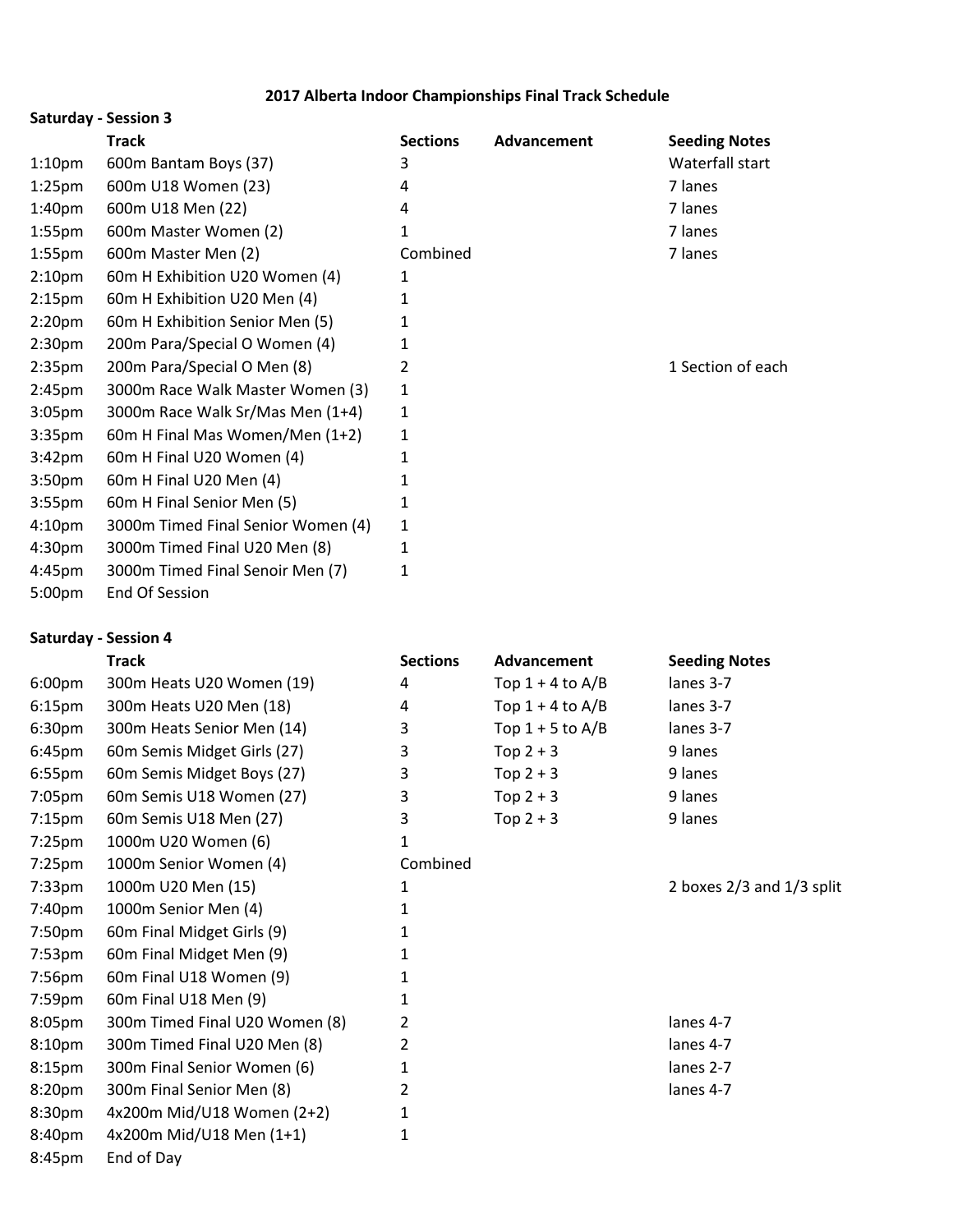### **2017 Alberta Indoor Championships Final Track Schedule**

|                           | <b>Track</b>                       | <b>Sections</b> | Advancement                 | <b>Seeding Notes</b>       |
|---------------------------|------------------------------------|-----------------|-----------------------------|----------------------------|
| 8:30am                    | 60m Tyke Girls (12)                | 2               |                             | 9 lanes                    |
| 8:35am                    | 60m Tyke Boys (19)                 | 3               |                             | 9 lanes                    |
| 8:45am                    | 60m Pee Wee Girls (34)             | 4               |                             | 9 lanes                    |
| 8:55am                    | 2000m Midget Girls (6)             | 1               |                             |                            |
| 9:05am                    | 2000m Midget Boys (15)             | 1               |                             |                            |
| 9:15am                    | 3000m U18 Women (4)                | 1               |                             |                            |
| 9:30am                    | 3000m U18 Men (8)                  | 1               |                             |                            |
| 9:45am                    | 200m Final Master Women (2)        | 1               |                             | lanes 1-5                  |
| 9:48am                    | 200m Timed Final Master Men (11)   | 2               |                             | lanes 1-6                  |
| 9:55am                    | 60m Pee Wee Boys (25)              | 3               |                             | 9 lanes                    |
| 10:10am                   | 150m Bantam Boys (37)              | 6               |                             | 7 lanes                    |
| 10:30am                   | 150m Bantan Girls (44)             | 7               |                             | 7 lanes                    |
| 10:55am                   | 600m Pee Wee Girls (31)            | 3               |                             | <b>Waterfall Start</b>     |
| 11:05am                   | 300m Heats Midget Girls (48)       | 10              | Top $1 + 6$ to A/B/C/D      | lanes 3-7                  |
| 11:35am                   | 300m Heats Midget Boys (36)        | 8               | Top $1 + 4$ to A/B/C        | lanes 3-7                  |
| 12:00pm                   | 300m Heats U18 Women (44)          | 9               | Top $1 + 7$ to A/B/C/D      | lanes 3-7                  |
| 12:25pm                   | 300m Heats U18 Men (48)            | 10              | Top $1 + 6$ to A/B/C/D      | lanes 3-7                  |
| 12:55pm                   | 600m Pee Wee Boys (25)             | $\overline{2}$  |                             | <b>Waterfall Start</b>     |
| 1:05 <sub>pm</sub>        | End of Session                     |                 |                             |                            |
| <b>Sunday - Session 6</b> |                                    |                 |                             |                            |
|                           | <b>Track</b>                       |                 |                             |                            |
| 2:00 <sub>pm</sub>        | 60m H Heats Midget Girls (24)      | 3               |                             | 8 lanes                    |
| 2:10 <sub>pm</sub>        | 60m H Heats U18 Women (11)         | 2               |                             | 8 lanes                    |
| 2:20 <sub>pm</sub>        | 60m H Heats Midget Boys (10)       | 2               |                             | 8 lanes                    |
| 2:30 <sub>pm</sub>        | 60m H Exhibition U18 Men (5)       | 1               |                             | 8 lanes                    |
| 2:40 <sub>pm</sub>        | 600m Midget Girls (14)             | 3               |                             | 5 lanes                    |
| 2:50 <sub>pm</sub>        | 600m Midget Boys (24)              | 5               |                             | 5 lanes                    |
| 3:10pm                    | 1000m U18 Women (15)               | 1               |                             | 2 boxes 2/3 and 1/3 split  |
| 3:15 <sub>pm</sub>        | 1000m U18 Men (23)                 | 2               |                             | 9 plus 2 Mas & 14, 2 boxes |
| 3:15 <sub>pm</sub>        | 1000m Master Men (2)               |                 | Combined w/ slow sec of U18 | 2/3 & 1/3 split            |
| 3:30pm                    | 60m H Final Midget Girls (8)       | 1               |                             |                            |
| 3:35pm                    | 60m H Final U18 Women (8)          | 1               |                             |                            |
| 3:40pm                    | 60m H Finals Midget Boys (8)       | 1               |                             |                            |
| 3:45pm                    | 60m H Final U18 Men (5)            | 1               |                             |                            |
| 3:55 <sub>pm</sub>        | 300m Timed Final Midget Girls (16) | 4               |                             | lanes 4-7                  |
| 4:10pm                    | 300m Timed Final Midget Boys (12)  | 3               |                             | lanes 4-7                  |
| 4:20pm                    | 300m Timed Final U18 Women (12)    | 4               |                             | lanes 4-7                  |
| 4:35pm                    | 300m Timed Final U18 Men (16)      | 4               |                             | lanes 4-7                  |
| 4:50pm                    | End of Meet                        |                 |                             |                            |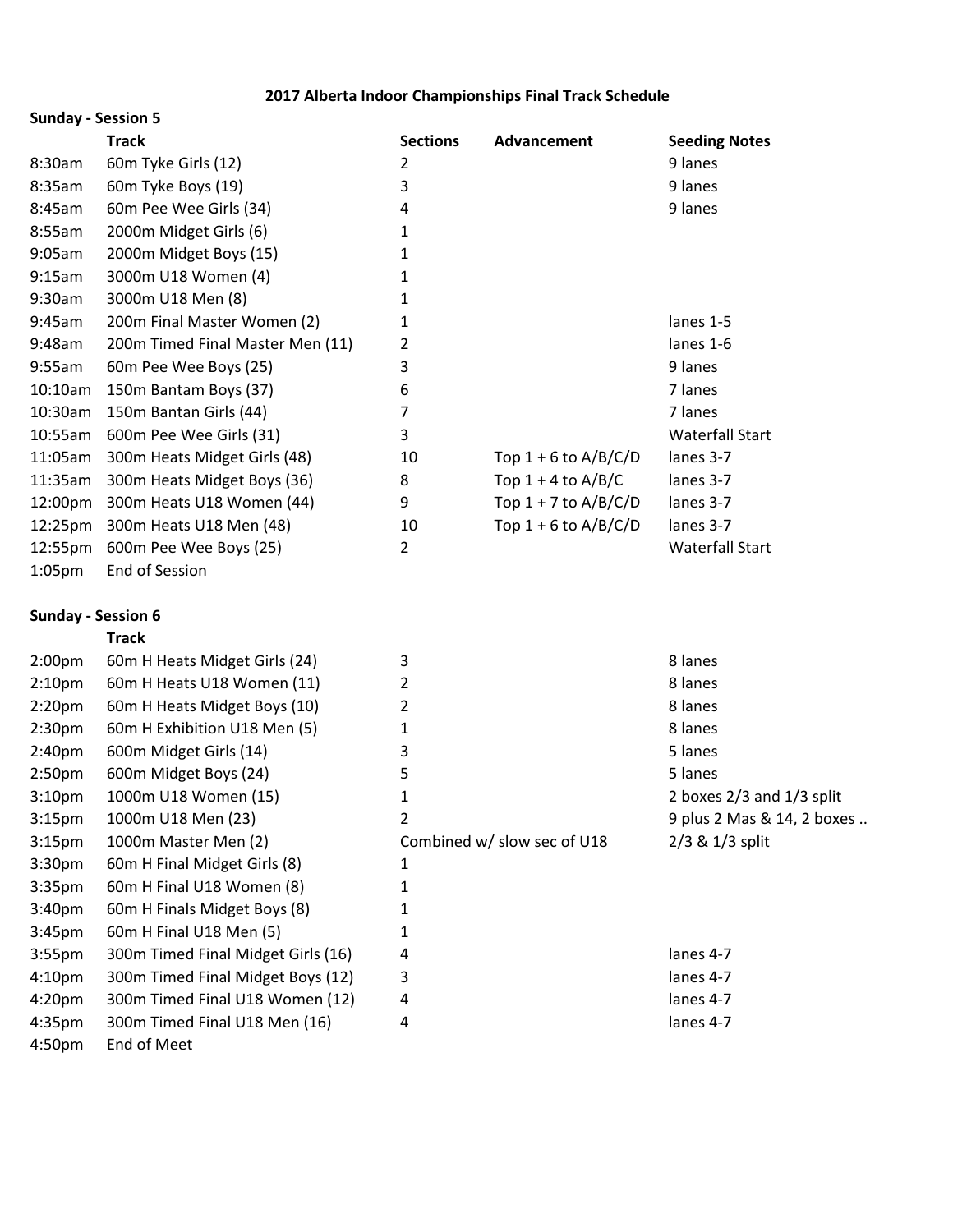#### **2017 Alberta Indoor Championships Final Field Schedule**

|                           | 2017 Alberta Muddi Championships Final Field Scriedule |                              |                           |  |
|---------------------------|--------------------------------------------------------|------------------------------|---------------------------|--|
| <b>Friday - Session 1</b> |                                                        |                              |                           |  |
|                           | <b>Horizontal Jumps</b>                                | <b>Vertical Jumps</b>        | <b>Throws</b>             |  |
| 8:00 <sub>pm</sub>        | U20/Sr Women Long Jump (8+1)                           | U20/Sr Men High Jump (7+2)   |                           |  |
| 8:15 <sub>pm</sub>        |                                                        |                              | U20/Sr Men Weight (3+2)   |  |
| 9:00 <sub>pm</sub>        |                                                        | U20/Sr Women High Jump (4+1) |                           |  |
| $9:15 \text{pm}$          | U20/Sr Men Long Jump (8+2)                             |                              | U20/Sr Women Weight (4+4) |  |
|                           |                                                        |                              |                           |  |

#### **Saturday - Session 2**

|         | <b>Horizontal Jump</b>                           | <b>Vertical Jumps</b>                    | <b>Throws</b>                    |
|---------|--------------------------------------------------|------------------------------------------|----------------------------------|
| 8:30am  | Pee Wee Girls Long Flight 1 (19) (Center)        |                                          |                                  |
| 8:30am  | Pee Wee Girls Long Flight 2 (18) (Wall)          |                                          |                                  |
| 9:00am  |                                                  |                                          | PW B Shot Flight 1 (15) (Center) |
| 9:00am  |                                                  |                                          | PW B Shot Flight 2 (15) (West)   |
| 9:15am  |                                                  | Bantam Girls High Flight 1 (14) (Center) |                                  |
| 9:15am  |                                                  | Bantam Girls High Flight 2 (16) (West)   |                                  |
| 9:45am  | Tyke Girls Long (13) (Wall)                      |                                          |                                  |
| 9:45am  | Tyle Boys Long (19) (Center)                     |                                          |                                  |
| 10:00am |                                                  | U18 Women Pole Vault (5)                 |                                  |
| 10:15am |                                                  |                                          | Midget Boys Shot (11) (West)     |
| 10:15am |                                                  |                                          | Midget Girls Shot (18) (Center)  |
| 10:45am |                                                  | Bantam Girls High Flight 3 (19) (Center) |                                  |
| 10:45am |                                                  | Bantam Boys High Flight 3 (16) (West)    |                                  |
| 11:00am |                                                  |                                          |                                  |
|         | 11:15am Pee Wee Boys Long Flight 1 (15) (Center) |                                          |                                  |
|         | 11:15am Pee Wee Boys Long Flight 2 (15) (Wall)   |                                          |                                  |
| 12:00pm |                                                  |                                          | PW G Shot Flight 1 (19) (Center) |
| 12:00pm |                                                  | U18/Mas Men Pole Vault (4+4)             | PW G Shot Flight 2 (18) (West)   |
| 12:15pm |                                                  | Bantam Boys High Flight 1 (11) (Center)  |                                  |
| 12:15pm |                                                  | Bantam Boys High Flight 2 (10) (West)    |                                  |
|         | 12:30pm U18 W Long Jump Flight 1 (8) (Wall)      |                                          |                                  |
|         | <b>Saturday - Session 3</b>                      |                                          |                                  |

|                    | <b>Horizontal Jump</b>                  | <b>Vertical Jumps</b>     | <b>Throws</b>                   |
|--------------------|-----------------------------------------|---------------------------|---------------------------------|
| 1:30 <sub>pm</sub> | U18 W Long Jump Flight 2 (16)           |                           | Seated Para Shot (2+2) (Center) |
| 1:30 <sub>pm</sub> |                                         |                           | Master W/M Shot (4+7) (West)    |
| 2:00 <sub>pm</sub> |                                         | U18 Men High Jump (8)     |                                 |
| 2:15 <sub>pm</sub> | U18 W Long Jump Final (8)               |                           |                                 |
| 2:30 <sub>pm</sub> | Master Women/Men Long Jump (4+2) (Wall) |                           |                                 |
| 2:45 <sub>pm</sub> |                                         | U20/Sr M Pole Vault (3+2) | U18 Men Shot (5)                |
| 3:30 <sub>pm</sub> | U18 Men Long Jump Flight 2 (11)         | U18 Women High Jump (8)   |                                 |
| 3:45 <sub>pm</sub> | U18 Men Long Jump Flight 1 (6) (Wall)   |                           | U18 Women Shot (10)             |
| 4:10 <sub>pm</sub> | U18 Men Long Jump Final (8)             |                           |                                 |